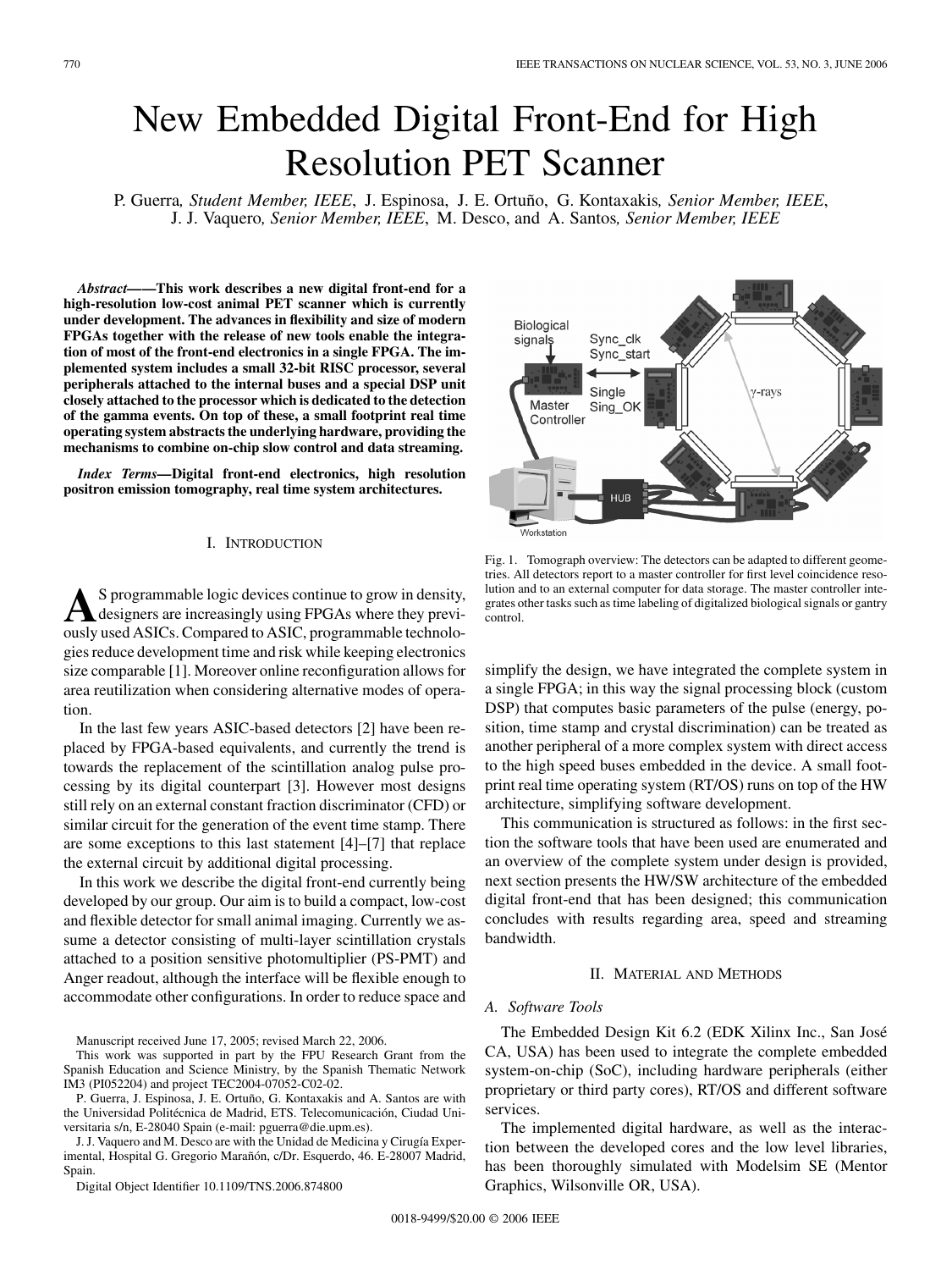<span id="page-1-0"></span>

Fig. 2. High Level architecture of the proposed system, and detailed view of the acquisition module.

The DSP core, described in VHDL (Very High Speed Integrated Circuit Hardware Description Language), has been optimized and verified through cosimulation with Modelsim and Simulink 5.0 (The Mathworks, Natick, MA, USA) using the software package *XtremeDSP*® from Xilinx. Simulink has been used to provide realistic input stimuli to the VHDL simulator through the modeling of the analog elements of the front-end (crystal layers, PS-PMT, analog electronics and ADCs[\)\[8\]](#page-5-0).

The real time kernel  $\mu$ C/OS-II (Micrium, Weston FL,USA), a highly portable preemptive real-time multitasking kernel, provides all the resources required by our application. This kernel, written in ANSI C, is suitable for safety critical systems common to aviation and medical products and has been certified in an avionics product by the Federal Aviation Administration (FAA) for use in commercial aircrafts. Moreover  $\mu$ C/OS-II has been ported to the microprocessors currently supported by FPGA vendors (PowerPC, ARM, NiosII and Microblaze), providing an additional level of independence from the final target technology.

The front-end device is interfaced with internal tools developed with the .NET platform (Microsoft Corp., Redmond CA, USA).

# *B. System Overview*

The embedded front-end described in this work will be the main building block of the system, which will consist of:

- A master controller, which will distribute the synchronization signals. These signals are required in order to guarantee that all modules share the same clock and the same value in the internal counters referring to time.
- An even number of acquisition modules, consisting of the scintillation crystals, PS-PMT, readout and acquisition +control, being the latter the object of this work.
- One or several concentrators, depending on the actual number of acquisition modules, which send data to a workstation for off-line fine coincidence resolution and image reconstruction.

The master controller will also include:

• An acquisition interface for the registration of biological signals, such as the cardiac or respiratory cycle. Synchronization of external activity with the internal timestamps is important to ensure the validity of the acquired PET images



Fig. 3. Block diagram of the acquisition front-end architecture. The FPGA integrates on-chip a microprocessor, a custom DSP for pulse detection and all the required controllers for interface with the outer components and OS support.

and helps to improve the reproducibility of PET investigations [\[9\]](#page-5-0).

- A SW configurable coincidence detector. On every event detection the modules report the single to this unit, which discriminates for coincidences in a clock-cycle wide time window, producing a result before the pulse is completely characterized.
- Gantry control tasks, like controlling the rotating motor or stepping the bed.

The acquisition module includes, as it is shown in Fig. 2, the following blocks:

- A custom DSP core processes the Anger signals generated by the analog readout, which are sampled at a maximum sampling rate of 65 MHz by an ADS512[2\[10\],](#page-5-0) an 8-channel 10-bit ADC from Texas Instruments (Dallas, TX, USA). When a pulse is detected a programmable number of samples is extracted from the input stream to compute the basic parameters of the scintillation pulse, producing a data packet. Each module will support a maximum count rate of 2 Mcps.
- An Ethernet controller that sends the acquired data to the host computer. In order to simplify HW/SW development, the external Ethernet IC includes the physical (PHY) and medium access (MAC) layers [\[11\]](#page-5-0).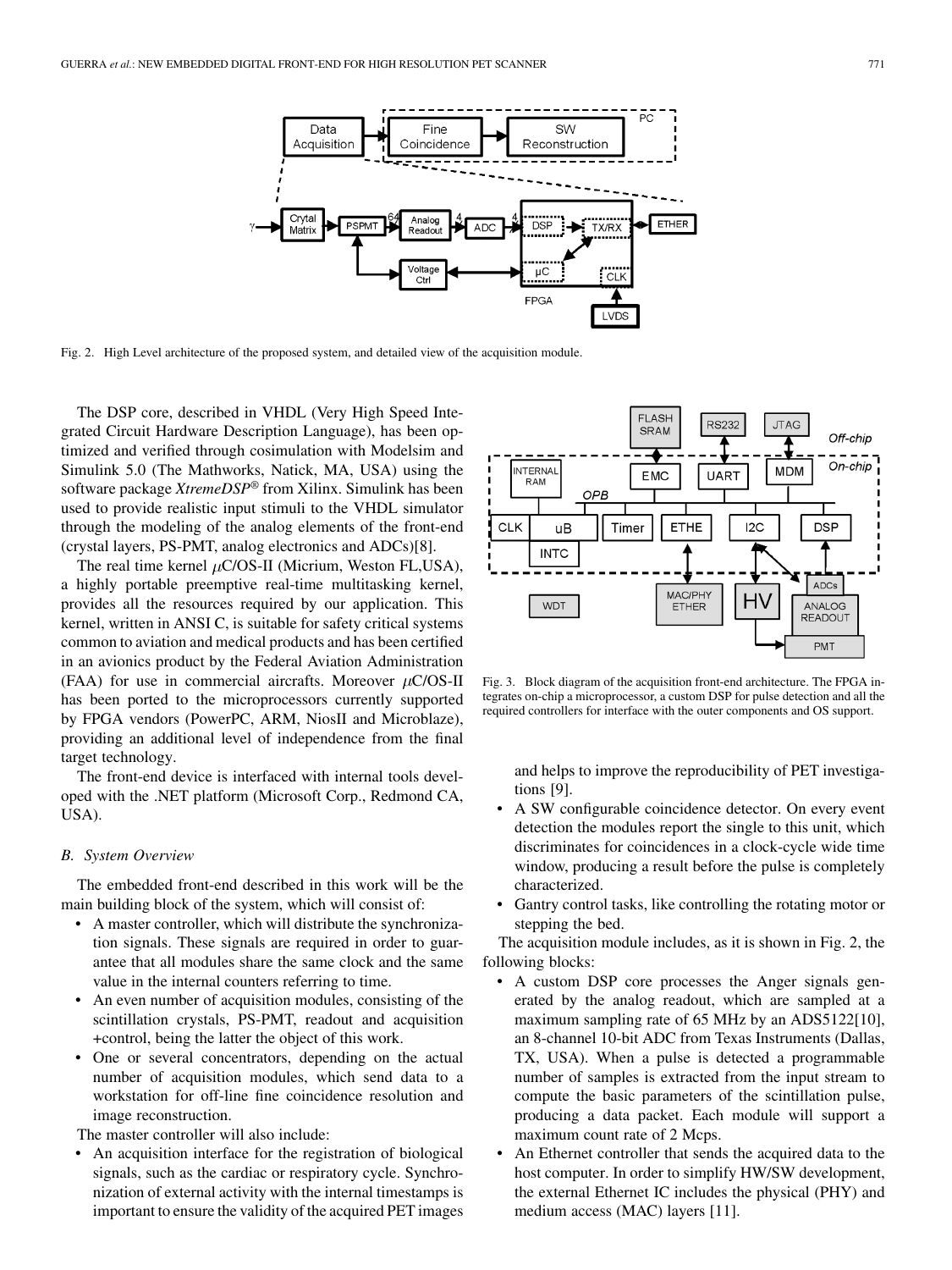

Fig. 4. Detailed block diagram of the DSP block. The pulse detection state machine triggers the acquisition of the pulse. The results are stored in a queue and, through the core interface, read by the embedded processor which immediately sends them to the external computer.

- A microcontroller that handles the communication through the Ethernet as well as slow control.
- Clock management. For reliable coincidence detection, accurate timestamps are needed. For nanosecond accuracy we must be able to synchronize all modules within 1 ns [\[7\]](#page-5-0).
- This is achieved by a high-speed differential clock distribution and a SW correction after calibration. The master controller distributes a high precision 25 MHz LVDS clock, which is used by each module to generate a synchronized 62.5 MHz clock, making use of the low jitter internal PLLs available in current FPGAs.

In order to reduce space and increase flexibility most subsystem components are integrated in a single FPGA. A very preliminary prototype of the digital part of the acquisition module has been assembled based on development kits from different vendors. This prototype enabled us to test the concept, debug the SW and validate the HW/SW integration.

## III. PROPOSED ARCHITECTURE FOR THE EMBEDDED SYSTEM

## *A. Hardware Overview*

The on-chip system designed with the EDK is bus-centric, in the sense that relation between cores is defined by their attachment to system buses. Our design considers 3 internal buses: data and instructions in the internal memory and one for the on-chip peripherals (OPB).

The implemented system, shown in [Fig. 3](#page-1-0), includes the following cores:

- Application specific DSP block (DSP) and clock management (CLK).
- The Microblaze (uB), a 32-bit RISC processor from Xilinx with Harvard architecture that requires around 1000 logic cells.
- A debug module(MDM) for on-line debug through the JTAG.
- Memory controllers (EMC) for external 2 MB SRAM and 4 MB FLASH and also for the internal memory of 16 KB Serial port (UART) and I2C controller.
- Interrupt controller (INTC).
- Custom made Ethernet controller (ETHE).
- 2 Timers, one of them is required by the RT/OS for context switching.

• General purpose IO, including interface to an external watchdog timer (WDT).

## *B. DSP Core*

This block detects the scintillation pulses generated by the interaction of the gamma-rays with the crystal. The detection and acquisition process is highly pipelined, in such a way that up to a maximum of four consecutive pulses may coexist in the core, each of them in a different phase of processing.

As the block diagram of Fig. 4 shows, the data acquired by the ADC is handled by its controller which corrects the baseline (BLR) and normalizes the pulse, so that the processed pulse has positive amplitude and zero baseline. When the instantaneous energy crosses the programmed threshold, a finite state machine (FSM) is triggered, enabling the integration of the pulse within a certain time window, as well as computing a timestamp for the pulse and a measure of the decay time, which will be used for depth-of-interaction correction in a phoswich syste[m\[12\]](#page-5-0).

As a result of the detection a data packet of 15 bytes is generated and stored in a queue waiting to be transmitted. These packets are then transferred into an internal buffer of the IP interface and once enough data has been stored, the core raises an interrupt that invokes the corresponding interrupt handler and the actual transmission to the host computer through the Ethernet interface. The IP interface also includes 8 addressable registers, which are required to configure the acquisition parameters or read the core status.

As it has been earlier mentioned, the acquisition and processing is driven by a 62.5 MHz clock which is synchronized to the external reference. However in order to guarantee the functionality of the system even when the PLL does not succeed in locking to the reference, the microprocessor and cores are driven by a local 50 MHz clock. At the DSP IP interface, where both clock domains meet, data is asynchronously exchanged.

### *C. Software Services*

Following Xilinx's methodology, we have created device drivers for every custom core, so that they automatically integrate with the design tool.

In order to improve design flexibility and reusability we have decided to rely on the synchronization and communication services provided by an RT/OS, in particular the  $\mu$ C/OS-II was selected, which was extended with a new timer service. Addition-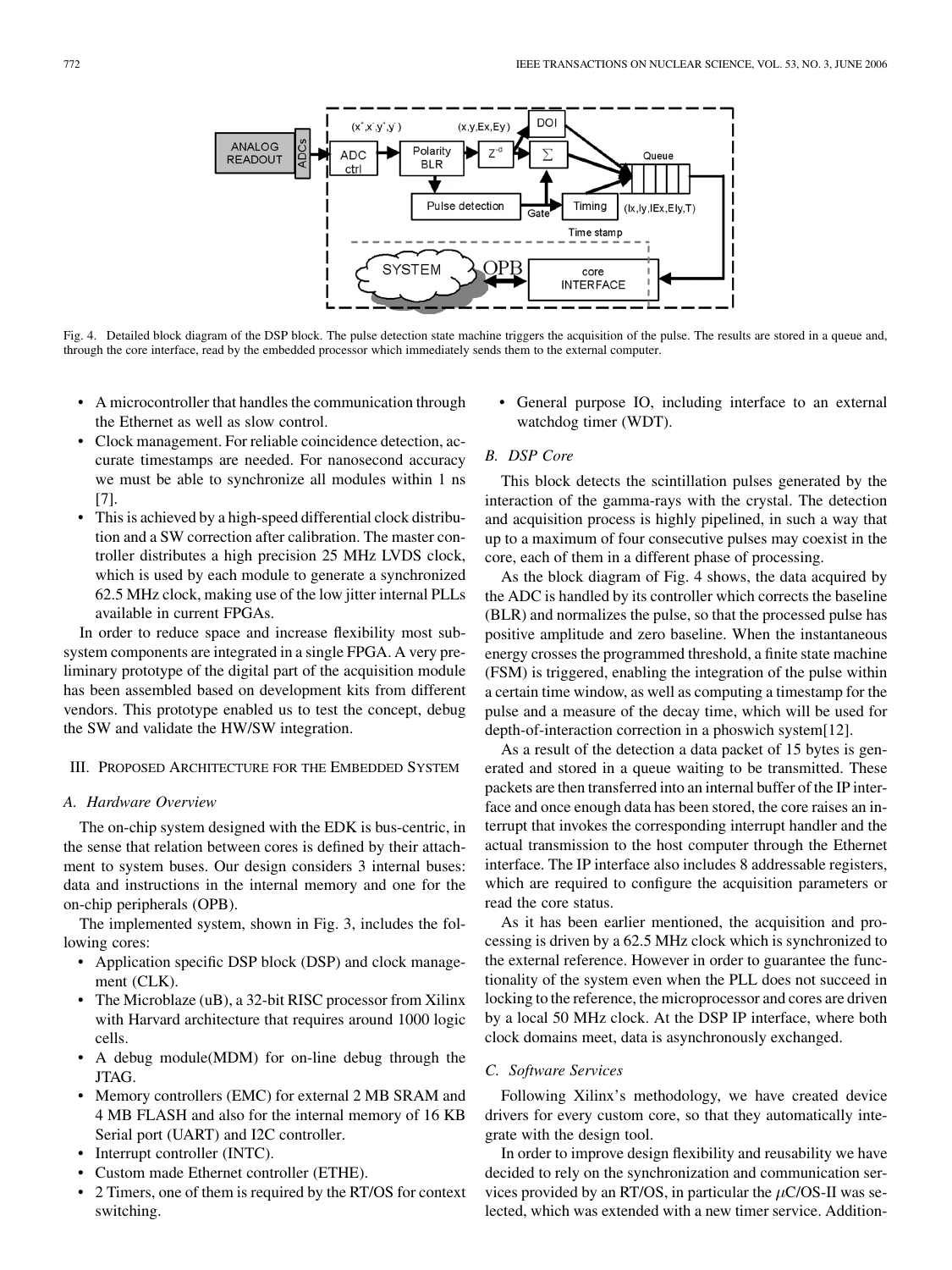

Fig. 5. Application tasks diagram. These tasks are scheduled by the RT/OS according to their respective priority. The OS provides all mechanisms (semaphores, queues, signals) for task communication and synchronization.

ally, during the system boot a filesystem based on Xilinx's libraries is mounted and the LWIP [\[13\]](#page-5-0) is initialized. This LWIP is a TCP/IP protocol stack optimized for embedded processors and provides a useful interface for efficient data streaming.

#### *D. Application Tasks*

The embedded application code is divided into a set of concurrent tasks which are scheduled by the  $\mu$ C/OS-II based on their priority. These tasks, as it is summarized in Fig. 5, are the following:

- Slow Control Task, which is responsible for all steps previous to acquisition, such as calibration or configuration as well as executing control commands generated by the master controller or the host computer.
- Acquisition and streaming task, which is waken up by the DSP interrupt handler and performs the actual data transmission to the computer through a UDP socket.
- DSP statistics task, which is periodically waken up by an OS timer to report the number of detected singles, lost events or transmitted singles together with timer values. This data is useful for a-posteriori sinogram corrections
- Error management,which manages error signals given by tasks creating the corresponding report files and takes the appropriate recovery steps.
- LWIP engine, which keeps the TCP/IP stack alive.
- Self-diagnosis, which performs periodic system self test when the processor is idle.
- Shell,which through the serial port provides a Unix-like command interface that allows the user to log into system given access to the status, report files the system, etc.

#### *E. Data Streaming*

The main challenge of the implemented design comes from the fact that we are using the same processor for streaming and slow control. This requires high availability of the processor for streaming and high responsiveness for slow control. As previously stated, the approach has been threefold:



Fig. 6. Two different core interfaces are considered. In one case (top figure) the streaming data is extracted through a FSL channel between the core and the processor, in the other case (bottom figure) the core integrates memory accessible from both sides, by the core and the processor through the OPB bus. In any case the interface includes configuration registers which are accessible through the OPB.

- 1. Rely on RT/OS priorities to guarantee that streaming tasks do not block control tasks.
- 2. Implement an efficient interrupt and transmission mechanism to reduce the processor effort.
- 3. Select an external Ethernet controller with an efficient interface.

Two alternative DSP cores, with different interfaces as shown in Fig. 6, have been designed. The first uses the Fast Simplex Link (FSL) for data streaming while the second uses only the OPB.

The FSL is a unidirectional point-to-point communication channel bus used to perform fast communication between any two design elements on the FPGA when implementing an interface to the FSL bus. The uB accesses the FSL registers as they were part of the register file, making the data transfer between the DSP core and the processor very efficient. However this solution is not that optimum if we consider that this data needs no further processing and the uB will just move it from the register file to a memory buffer, i.e., the processor is being loaded with operations of no added value.

The second approach provides the core with an additional dual-port memory, internal to the FPGA, which is mapped into the processor's address space. This means that the DSP writes the acquired data directly into addressable memory, and no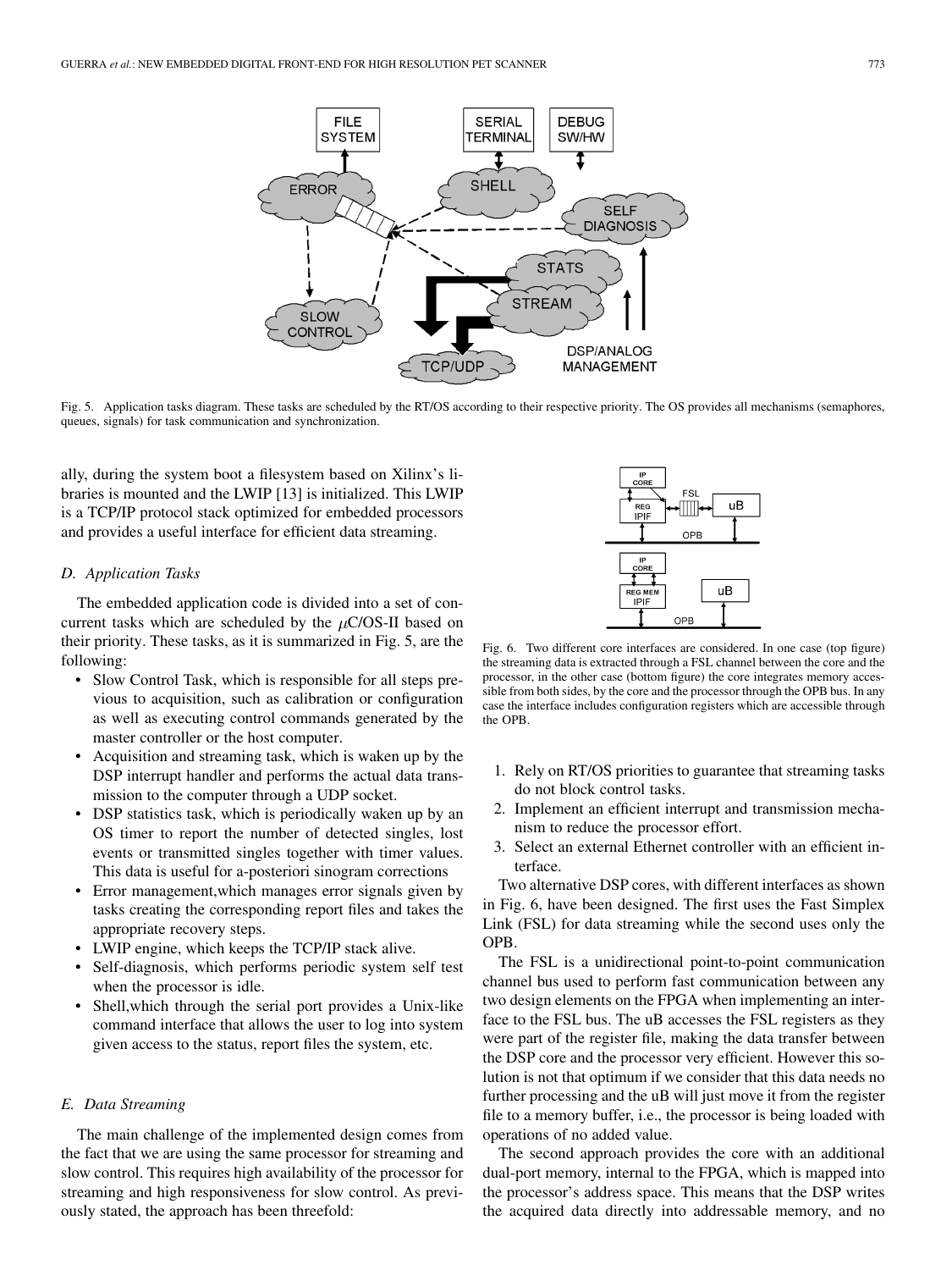<span id="page-4-0"></span>

Fig. 7. LWIP zero-buffer mechanism avoids wasting time moving data between memory areas. Low level drivers and interrupt handlers are placed in the device's internal memory (BLKRAM). This way, as it is shown in the figure, when the DSP triggers the handler execution, the code is accessed through independent buses freeing the OPB for data streaming.

access to this data is really required until the actual start of the transmission. This statement becomes really true when the TCP/IP stack does not include any kind of internal buffering. Typical TCP/IP implementations, such as BSD, require copying the data to be sent from the application program to internal buffers in the TCP/IP stack. The reason for this copy operation is that the application and the TCP/IP stack usually reside in different protection domains. In most cases the application program is a user process while the TCP/IP stack resides in the operating system kernel. By avoiding this extra copy, the performance of the API can be greatly improved[\[14\]](#page-5-0). That is the case of the LWIP API, which utilizes knowledge of the internal structure of the stack to achieve effectiveness [\[13\].](#page-5-0)

In order to speed up data streaming we have taken the precaution of placing low level drivers into the internal device memories. As it is shown in Fig. 7, such solution provides a significant improvement in throughput by freeing the OPB to the data transfer between DSP and Ethernet cores. While the data streaming takes places, the execution code is accessed through independent buses, avoiding any contention in the OPB between accesses to external memories and to the on-chip peripherals.

Finally, regarding the external Ethernet controller, most Fast Ethernet controllers are designed for the Peripheral Component Interconnect (PCI) bus which is highly inconvenient, as it would require embedding in the FPGA a PCI controller. However there exist a few Ethernet controllers, specially suited for non-PCI embedded applications, which provide a simple 8/16/32 bit interface and integrate both the MAC and PHY layers, relieving the designer of the need for a MAC controller in the FPGA. Among the available devices the DM9000 from Davicom Semiconductors [\[11\]](#page-5-0) was selected. It is a fully integrated and cost-effective 10/100 M controller with a general processor interface, an EEPROM interface, designed for low power and high performance which, depending on the processor and the actual bit width of the interface, may drive the Ethernet network to its maximum speed of 100 Mbps [\[15\]](#page-5-0).

### IV. RESULTS AND CONCLUSIONS

An on-chip hardware/software architecture specially tailored to the needs of low-cost and flexible gamma detection in PET with small animals has been completely specified, synthesized and implemented. The SoC integrates a custom digital pulse processing module with a 32-bit processor running a RT/OS, whose scheduler guarantees that no high priority control task gets blocked by a lower priority acquisition task.

This single embedded processor is used for both slow control, though a reliable TCP channel, and data streaming, through a light-weight UDP channel, where all data is sent through a fast Ethernet link. Moreover HW/SW components have been tuned to achieve efficient and high speed data streaming. Particularly two alternative core interfaces have been considered: direct FSL and a standard OPB. Regarding SW, LWIP library and Ethernet drivers have been optimized to maximize data streaming and a linker script has been tuned to guide the compiler for an efficient placement of the SW in memory.

Although SW development is still going on, we have assessed the streaming bandwidth to be around 40 Mbps  $(\sim]300$  Kcps). However there is still margin for architectural improvements; as an example we plan to integrate a direct memory access (DMA) controller that will speed up data transfer between custom DSP memory and the Ethernet module. Therefore we are confident of meeting our goal of a sustained maximum count rate of 500 kcps per PS-PMT, which is the expected maximum number of singles for the conventional detector size with small animals.

A Spartan3-400k board has been used for HW/SW integration and development. However the current on-chip system fits quite tightly in our development boards, with the DSP core responsible for half of the area. Therefore we have already designed our own prototype with a Spartan3-1M that mimics the development kits currently assembled and includes new features to improve reliability and flexibility, compared to existing boards. Once our prototypes are up and running with the presented design, we will integrate our analog readout and start doing field acquisitions.

#### ACKNOWLEDGMENT

The authors thank Xilinx Inc. for the generous donations of software and hardware through the Xilinx University Program. They also acknowledge Vanmicrosistemas for their prototyping board donations.

#### **REFERENCES**

- [1] J. W. Young, "FPGA based front-end electronics for a high resolution PET scanner," in *Nuclear Science Symp.*, 1999, vol. 2, pp. 902–906.
- [2] D. F. Newport and J. W. Young, "An ASIC implementation of digital front-end electronics for a high resolution PET scanner," *IEEE Trans. Nuclear Sci.*, vol. 40, pp. 1017–1019, 1993.
- [3] M. S. Musrock, "Performance characteristics of a new generation of processing circuits for PET applications," *IEEE Trans. Nuclear Sci.*, vol. 50, pp. 974–978, 2003.
- [4] K. Ziemons, "The ClearPET LSO/LuYAP phoswich scanner: A high performance small animal PET system," in *Proc. IEEE Nuclear Science Symp.*, 2003, vol. 3, pp. 1728–1732.
- [5] P. Stenstrom, "Evaluation of a data acquisition system for SPECT (PET)," *IEEE Trans. Nuclear Sci.*, vol. 47, pp. 1655–1659, 2000.
- [6] J.D. Martinez, "High-speed data acquisition and digital signal Processing system for PET imaging techniques applied to mammography," *IEEE Trans. Nuclear Sci.*, vol. 51, pp. 407–412, 2004.